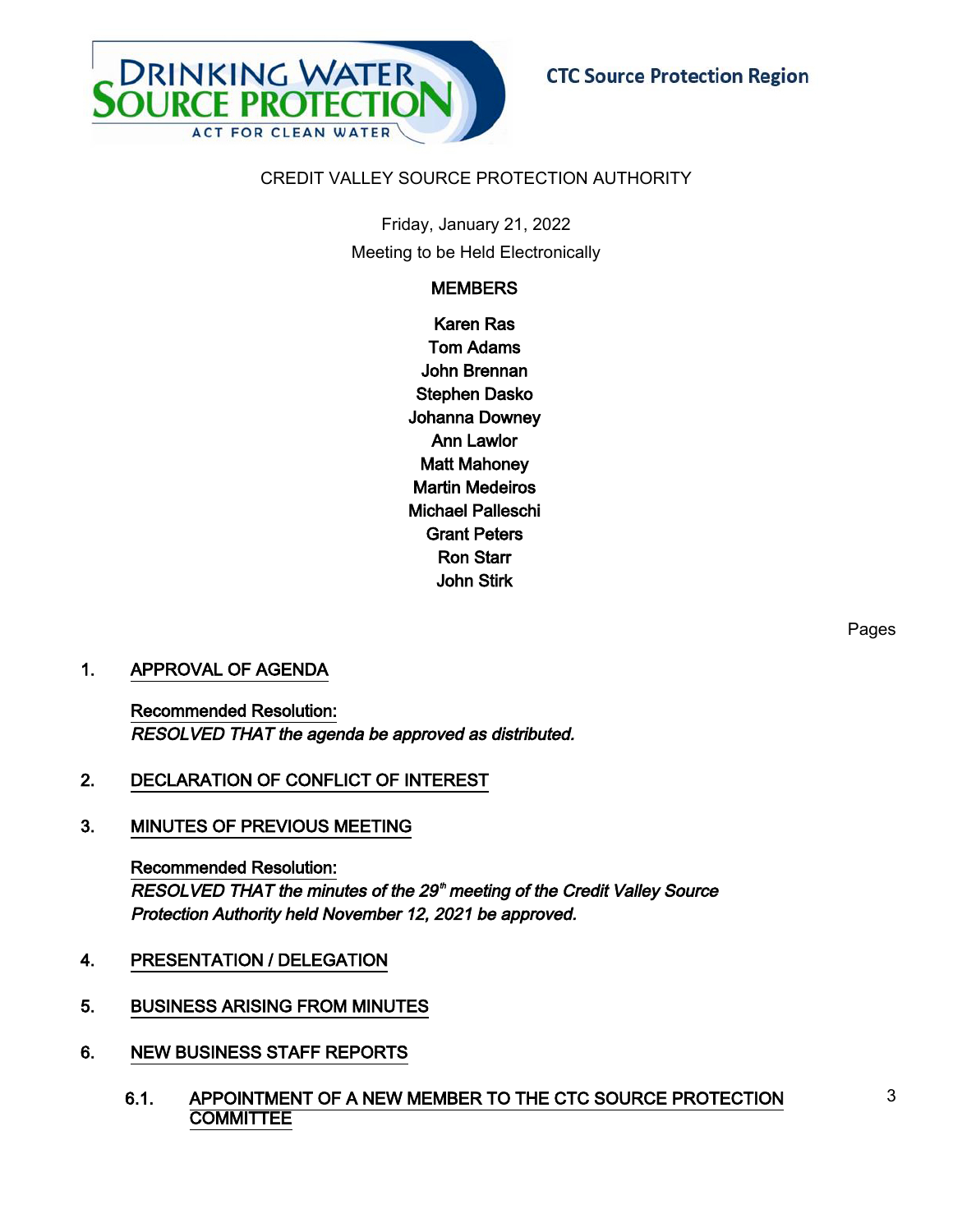A report on the above-mentioned subject as submitted by Janet Ivey, Chief Specialist, Watershed Plans and Source Water Protection; and John Sinnige, Director, Watershed Management is included in the agenda package as Schedule 'A'.

## Recommended Resolution:

THEREFORE BE IT RESOLVED THAT the report entitled "Appointment of a New Member to the CTC Source Protection Committee" be received and appended to the minutes of this meeting as Schedule 'A'; and further

THAT the Board of Directors endorse appointment of Liza Ballantyne as a municipal member of the CTC Source Protection Committee representing the City of Toronto for a term of five years, ending January 21, 2027.

## 7. CORRESPONDENCE/INFORMATION ITEMS DISTRIBUTED TO MEMBERS

- 8. NOTICE OF MOTION
- 9. QUESTION PERIOD
- 10. OTHER BUSINESS
- 11. MEETING ADJOURNED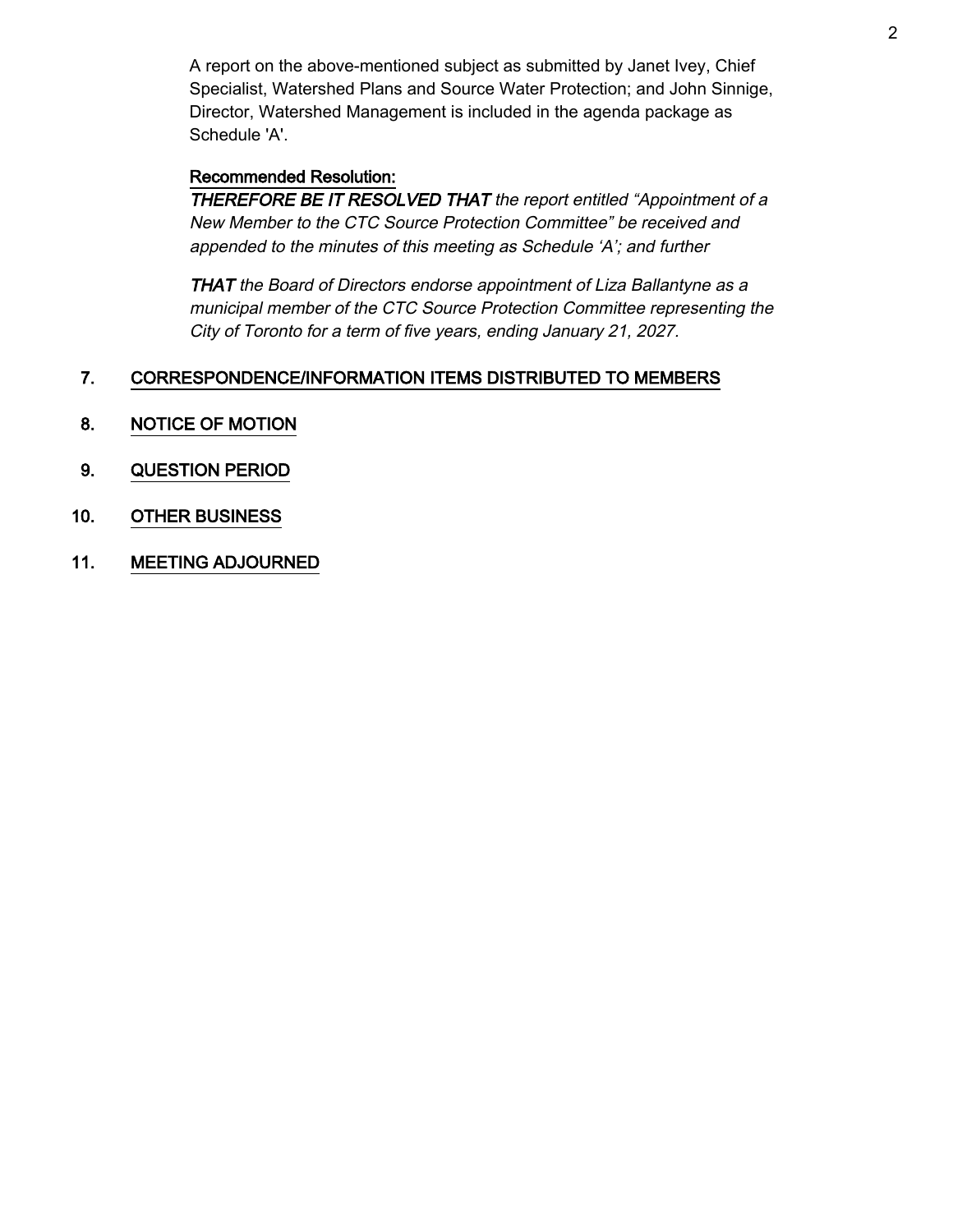**SCHEDULE 'A' PAGE -1- 2022-01-21**

**TO:** The Chair and Members of the Board of Directors, Credit Valley Source Protection Authority

### **SUBJECT: APPOINTMENT OF A NEW MEMBER TO THE CTC SOURCE PROTECTION COMMITTEE**

**PURPOSE: To request endorsement by the Credit Valley Source Protection Authority of the appointment of a new member to the CTC Source Protection Committee.**

### **BACKGROUND:**

The Credit Valley – Toronto and Region – Central Lake Ontario Source Protection Committee (CTC SPC) was formed in 2007, as required under section 7 of the *Clean Water Act*, *2006*. Source protection committees played key roles in the development of assessment reports and source protection plans for municipal drinking water systems. The committees continue to review and endorse amendments to these documents, assess progress towards implementation of the source protection plans, and advocate for the protection of drinking water sources.

The number, composition, eligibility, and process for appointment of members to source protection committees is established by Ontario Regulation 288/07. The CTC SPC has 21 members, equally split among municipal, economic (agricultural, commercial or industrial), and public interest (citizen-at-large, environmental or health nongovernmental organization) sector representatives. The CTC SPC operates according to committee-approved Rules of Procedure and a Code of Conduct. Members serve for a term of five years.

Schedule 'A' to the September 10, 2021 agenda of the Credit Valley Source Protection Authority (CVSPA) described the process for recruiting new members and endorsing appointments. As the Credit Valley Source Protection Authority is the lead Source Protection Authority for the CTC Source Protection Region, endorsement of new CTC SPC members by the Board of Directors of CVC is required. The CVSPA endorsed the appointment of eight new and returning CTC SPC members in September and November of 2021.

#### **ANALYSIS:**

Municipalities within the CTC region are divided into seven groups, with committee member(s) representing each group. Municipal committee members are identified by consensus of the municipalities within a group, with a minimum notice period of two months.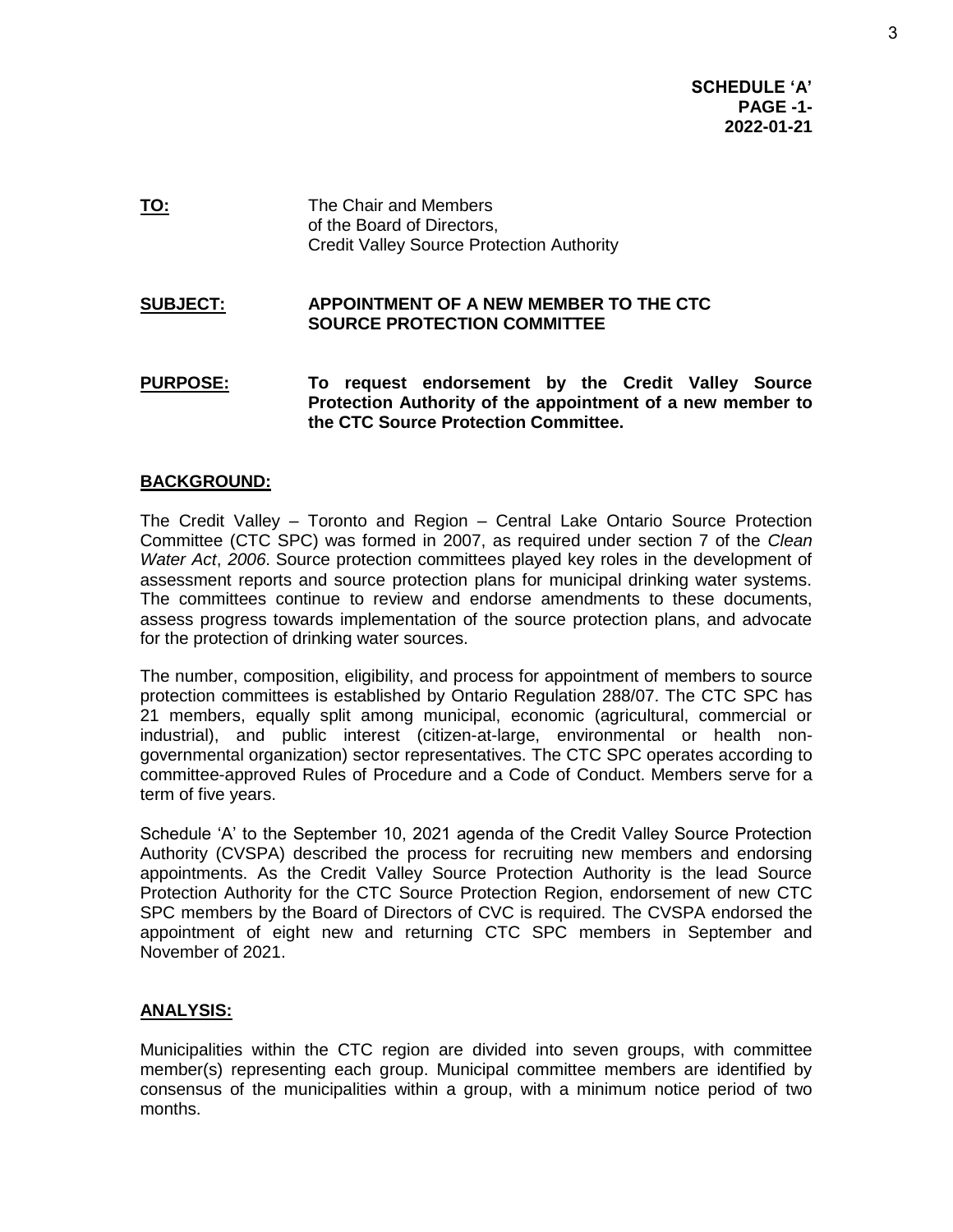The City of Toronto has two representatives on the CTC SPC. The appointment of one of the representatives expired on September 23, 2021.

In June of 2021, a letter was sent to the City of Toronto clerk requesting nomination of a candidate for the expiring appointment. City of Toronto staff have recommended Liza Ballantyne, Manager of the Process, Innovation and Energy Unit of Toronto Water. Ms. Ballantyne has more than 22 years of process engineering and operations experience specializing in drinking water treatment in the municipal and engineering consulting industry (Jacobs Engineering, Region of Peel and City of Toronto).

On December 17, 2021, the appointment of Liza Ballantyne was endorsed at a meeting of the CTC Management Committee, consisting of the CAOs of CVC and the Toronto and Region and Central Lake Ontario conservation authorities. The endorsement of this candidate by the Credit Valley Source Protection Authority is requested.

Source Protection Authority staff continue to work towards filling three remaining vacancies on the CTC SPC:

- One public interest sector representative from an environmental nongovernmental organization, and
- Two economic sector (petroleum and aggregate industries) representatives.

Ontario Regulation 288/07 allows for a representative of the medical officers of health for health units within a source protection region to attend and participate in source protection committee meetings as a liaison. This liaison position on the CTC SPC has been inactive as one of the City of Toronto's two positions had historically been held by a staff of Toronto Public Health. With the change in Toronto's representative, Source Protection Authority staff will solicit a public health unit liaison for the CTC SPC.

#### **COMMUNICATIONS PLAN:**

Following endorsement of new committee members, and as required by Ontario Regulation 288/07, the CTC Source Protection Region website [\(www.ctcswp.ca\)](http://www.ctcswp.ca/) will be updated with a listing of current Source Protection Committee members, including links to individual professional biographies.

#### **FINANCIAL IMPLICATIONS:**

Source Protection Committee members (excluding municipal representatives) are eligible to receive compensation for their committee work, including per diems for meetings and travel expenses. Committee expenses and associated liability insurance are covered by source protection program funding from the Ministry of the Environment, Conservation and Parks, via an annual transfer payment agreement with CVC. For the 2021-2022 provincial fiscal year, \$17,100 is budgeted for source protection committee expenses.